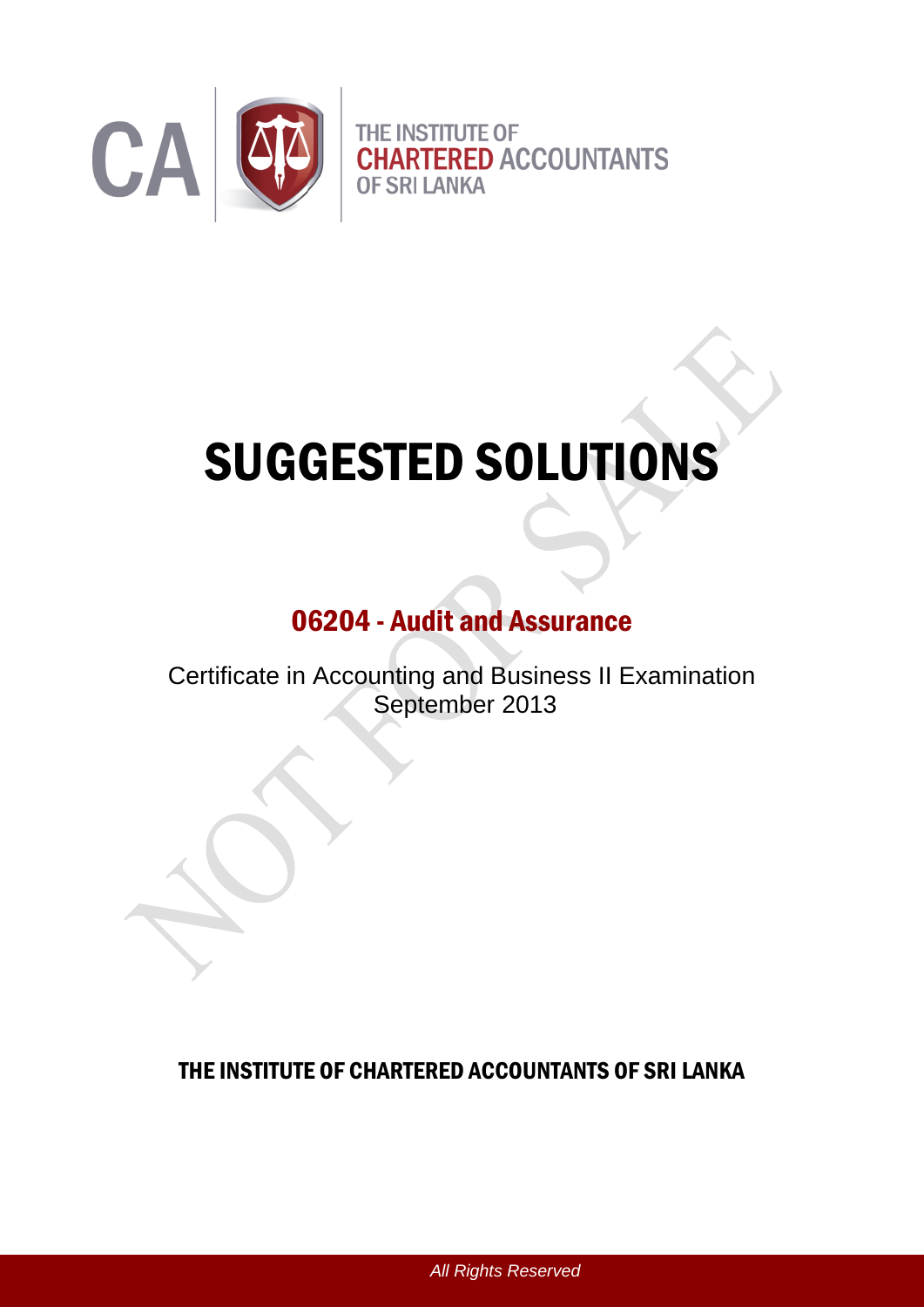#### **Answer No. 01**

- i. Practitioner has to agree the procedures with the other parties involved in the engagement in an agreed upon procedure engagement whereas in assurance engagements the practitioner performs procedures based on his assessment
- ii. In agreed upon procedures practitioner reports on findings based on procedures performed whereas in assurance engagements the practitioner make a conclusion based on findings

#### **(2 marks)**

b)

a)

- i. The reliability of audit evidence is increased when it is obtained from independent source outside the entity.
- ii. The reliability of audit evidence that is generated internally is increased when the related controls imposed by the entity are effective
- iii. Audit evidence is obtained directly by the auditor is more reliable than audit evidence obtained indirectly or by inference.
- iv. Audit evidence in documentary form, whether paper, electronic, or other medium, is more reliable than evidence obtained orally.
- v. Audit evidence provided by original documents is more reliable than audit evidence provided by photocopies.

**(4 marks)**

- c)
- i. Inherent risk
- ii. Control risk
- iii. Detection risk

#### **(3 marks)**

- d) (i) \* Unidentified balances in the bank reconciliations.
	- The debtors schedule does not agree to the ledger and it has not been reconciled.
	- \* The debtor confirmations do not agree to the ledger balance
	- \* Pressure on finalizing the audit within a shorter period than last year.

**(3 marks)**

- (ii)
- Evaluation of external confirmations from the debtors.
- Agree opening balances to the last year's accounts.
- Carry out analytical procedures such as
- comparison of the current figures with those of prior periods.
	- review and comparison of key ratios or other performance indicators.
		- review of large and/ or unusual items and verify.
		- review postings to ledger and adjustments

#### **(3 marks)**

- e)
- i. Integrity of the principal owners, key management and those charged with governance of the entity.
- ii. Whether the engagement team is competent enough to perform the audit engagement and has the necessary capabilities, including time and resources
- iii. Whether the firm and the engagement team can comply with relevant ethical requirements
- iv. Significant matters that have arisen during current or previous audit engagement and their implications for continuing the relationship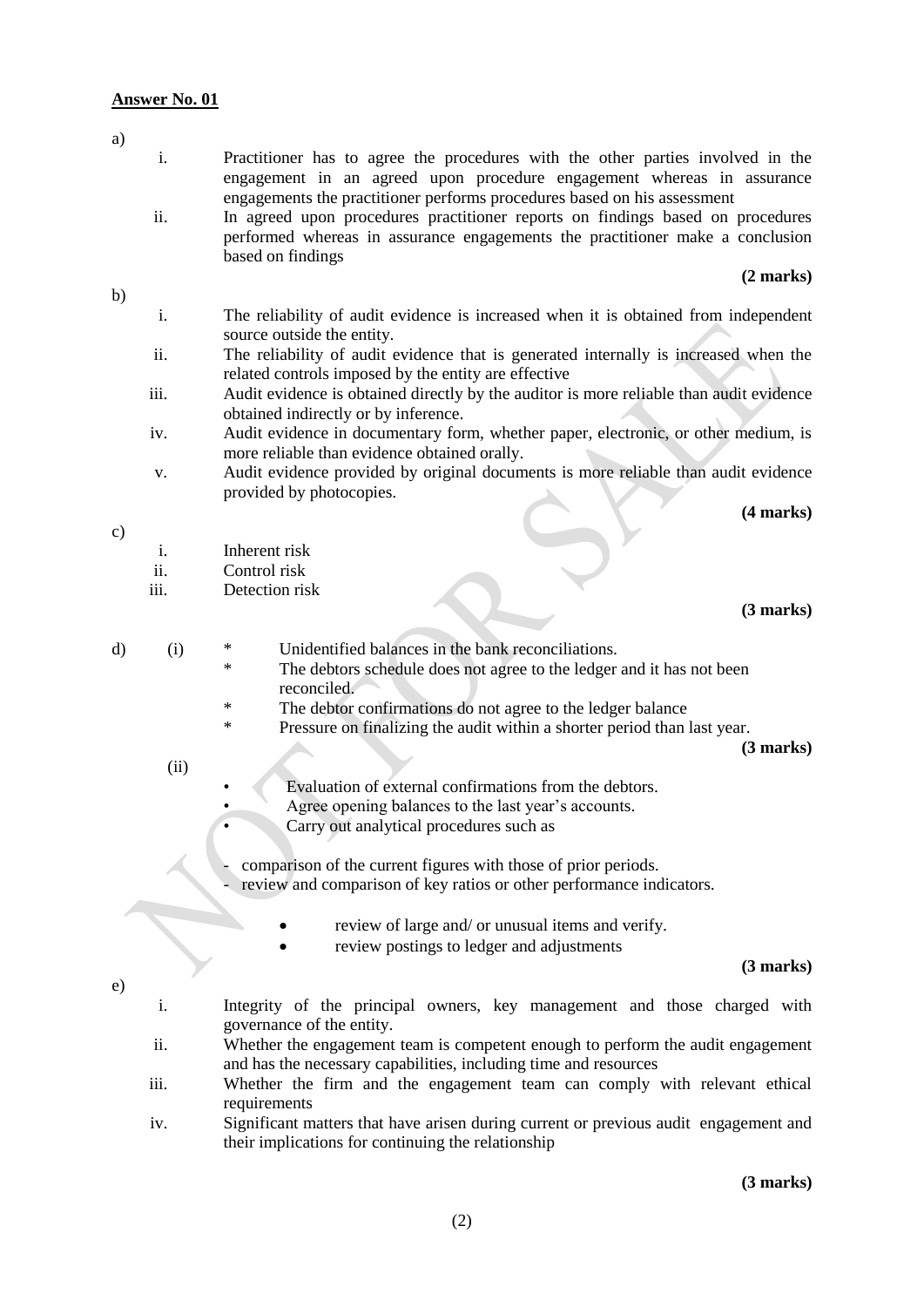- f)
- Financial statements show true and fair view.
- Financial statements have been prepared based on Sri Lanka Accounting Standards

**(2 marks) (Total 20 marks)** 

**(3 marks)**

#### **Answer No. 02**

(a)

- i. Reliability of financial reporting
- ii. Effectiveness and efficiency of operations
- iii. Compliance with applicable laws and regulations

#### (b)

(i)

- i. No segregation of duties as petty cash payment and cash receipts are handled by the same party
- ii. When internal cheques are cashed using money received, the receipts cannot be reconciled with cash banked, thereby increasing possibilities for misappropriation
- iii. No authorisation for expenditure incurred by sales staff (increasing possibilities for misappropriation)
- iv. Not banking cash receipts intact
- v. Not reimbursing petty cash when a minimum balance is reached and thereby using receipt for petty cash expenditure

Any other suitable answer

(ii)

- i. Receipts and payments to be handled by two staff members
- ii. Instruct the receipts cashier to bank the cash received intact
- iii. Not allowing the other staff members to exchange either cheques issued by the company or their personal cheques to be cashed internally
- iv. Not allowing the settlement of advance until expenditure incurred is authorised by a manager in-charge

Any other suitable answer

#### **(4 marks)**

**(4 marks)**

 $(c)$ 

- i. Any indication that the entity misunderstands the objective and scope of the audit
- ii. Any revised or special terms of the audit engagement
- iii. A recent change of the senior management
- iv. A significant change in ownership
- v. A significant change in nature of size of the entity's business
- vi. A change in legal and regulatory requirements
- vii. A change in financial reporting framework adopted in the preparation of the financial statements
- viii. A change in other reporting requirements

#### **(4 marks)**

(d)

- i. Determine the resources to deploy for specific audit areas such as the use of appropriately experience team members for high risk areas or the involvement of experts on complex mattes
- ii. Determine the amount of resources to allocate to specific audit areas such as number of team members assigned to observe inventory count
- iii. Determine when those resources are required to be deployed
- iv. Determine how such resources are managed, directed and supervised

**(3 marks)**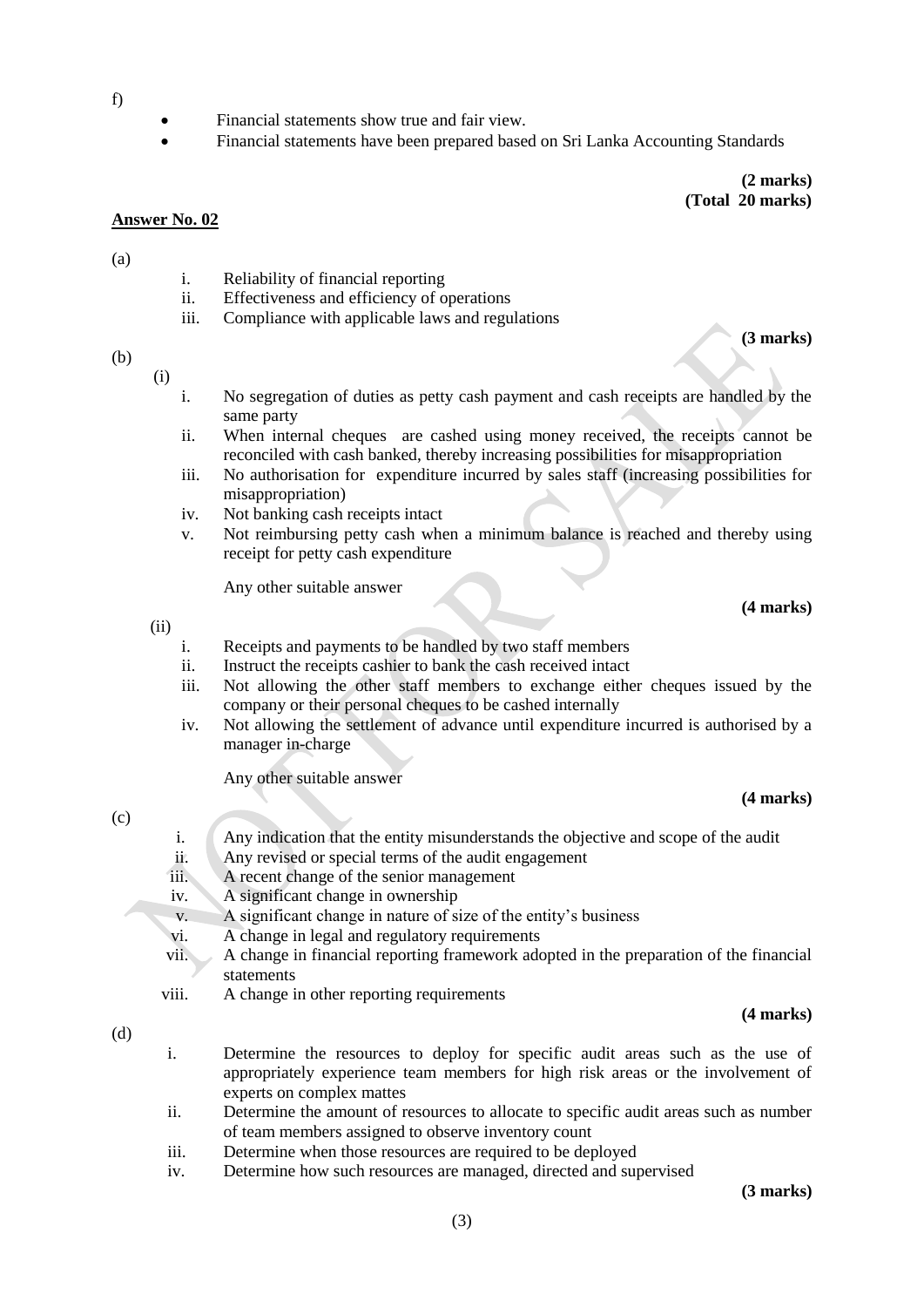- (e)
- i. Emphasising to the audit team the need to maintain professional scepticism
- ii. Assigning more experienced staff or those with special skills or using experts.
- iii. Providing more supervision
- iv. Incorporating additional elements of unpredictability in the selection of further audit procedures to be performed
- v. Making general changes to the nature, timing and extent of audit procedures

#### **(3 marks)**

#### (f)

- i. The elements of financial statements (e.g. assets, liabilities, equity, revenue, expenses)
- ii. Whether there are items on which the attention of the users of the particular entity's financial statements tends to be focused (e.g. profit / revenue / net assets)
- iii. The nature of the entity, where the entity is in its life cycle, and the industry and the economic environment in which the entity operates
- iv. The entity's ownership structure and the way it is financed.
- v. The relative volatility of the benchmark.

#### **(4 marks) (Total 25 marks)**

#### **Answer No. 03**

(a) There will be a threat to independence (independence in mind as well as independence in appearance), specifically as there is a self review threat, when Jack has to review his own work

#### **(3 marks)**

(b) There will be a threat to independence (independence in mind as well as independence in appearance), specifically as there is an advocacy threat when Jill appears on behalf of the company

#### **(3 marks)**

(c) There will be a threat to independence (independence in mind as well as independence in appearance), if the job is accepted as there will be a familiarity threat. Before accepting the job there can be a self interest threat if the Manager is willing to accept the job, since he would want to please the management to secure his job.

> **(4 marks) (Total 10 marks)**

#### **Answer No. 04**

(a)

- i. The size and complexity of the entity.
- ii. The nature of the audit procedures to be performed.
- iii. The identified risks of material misstatement.
- iv. The significance of the audit evidence obtained.
- v. The nature and extent of exceptions identified.
- vi. The need to document a conclusion or the basis for a conclusion not readily determinable from the documentation of the work performed or audit evidence obtained.
- vii. The audit methodology and tools used.

**(3 marks)**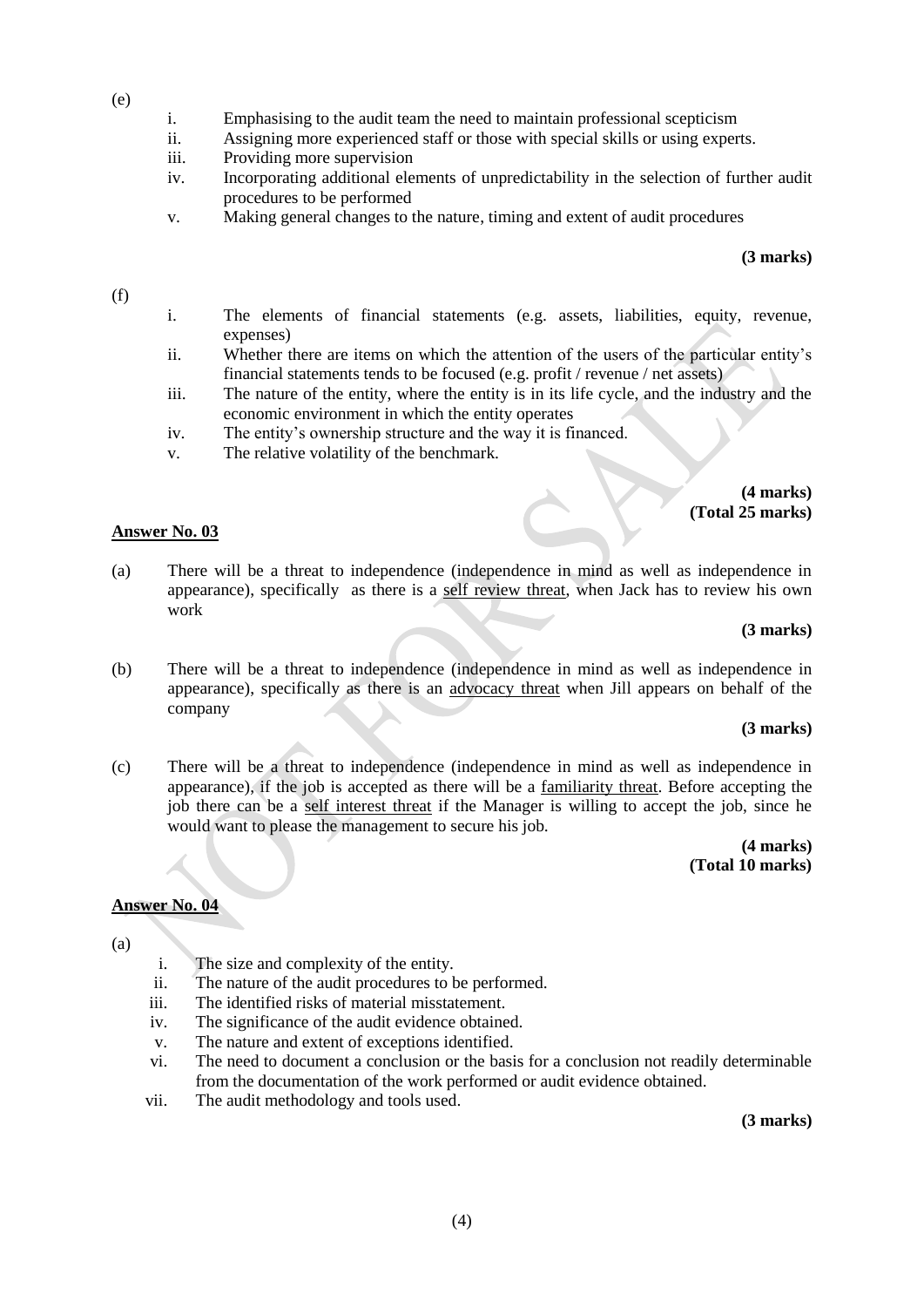(b)

- i. Inspection
- ii. Observation
- iii. External confirmation
- iv. Recalculation
- v. Reperformance
- vi. Analytical procedures
- vii. Inquiry

(c)

- i. Completeness- Evaluate the system of internal controls. If satisfactory select a sample to check recording, posting and arithmetical accuracy of the selected accounts
- ii. Existence Check whether goods and services have been received from supplier
- iii. Existence Call for confirmation of balances
- iv. Existence Check with subsequent payments with following year's cash book
- v. Completeness- Comparison of supplier statements with purchase ledger accounts
- vi. Valuation Check the supplier's invoices.
- vii. Valuation Ensure that the treatment complies with the requirements of relevant accounting standards.
- viii. Completeness List all debit balances over a Rs. amount and obtain explanation.
- ix. Existence Obtain or prepare a list of trade payable. Agree the list to the control accounts obtain explanation for all material adjustments to the control accounts. Any other valid procedure.

**(4 marks)**

(d) Sampling risk – The risk that the auditor's conclusion based on a sample may be different from the conclusion if the entire population were subjected to the same audit procedure

 **(2 marks)**

- (e) i. The emphasis on relevant controls in the auditor's risk assessment.
	- ii. The tolerable rate of deviation.
	- iii. The expected rate of deviation of the population to be tested.
	- iv. The auditor's desired level of assurance that the tolerable rate of deviation is not exceeded by the actual rate of deviation in the population.
	- vi. The number of sampling units in the population.

**(2 marks)**

(f) AB Associates **(1 mark)**

**(Total 15 marks)**

# **Answer No. 05**

(a)

- i. Monitoring of internal control.
- ii. Examination of financial and operating information.
- iii. Review of operating activities.
- iv. Review of compliance with laws and regulations.
- v. Risk management.
- vi. Governance.

**(3 marks)**

**(4 marks)**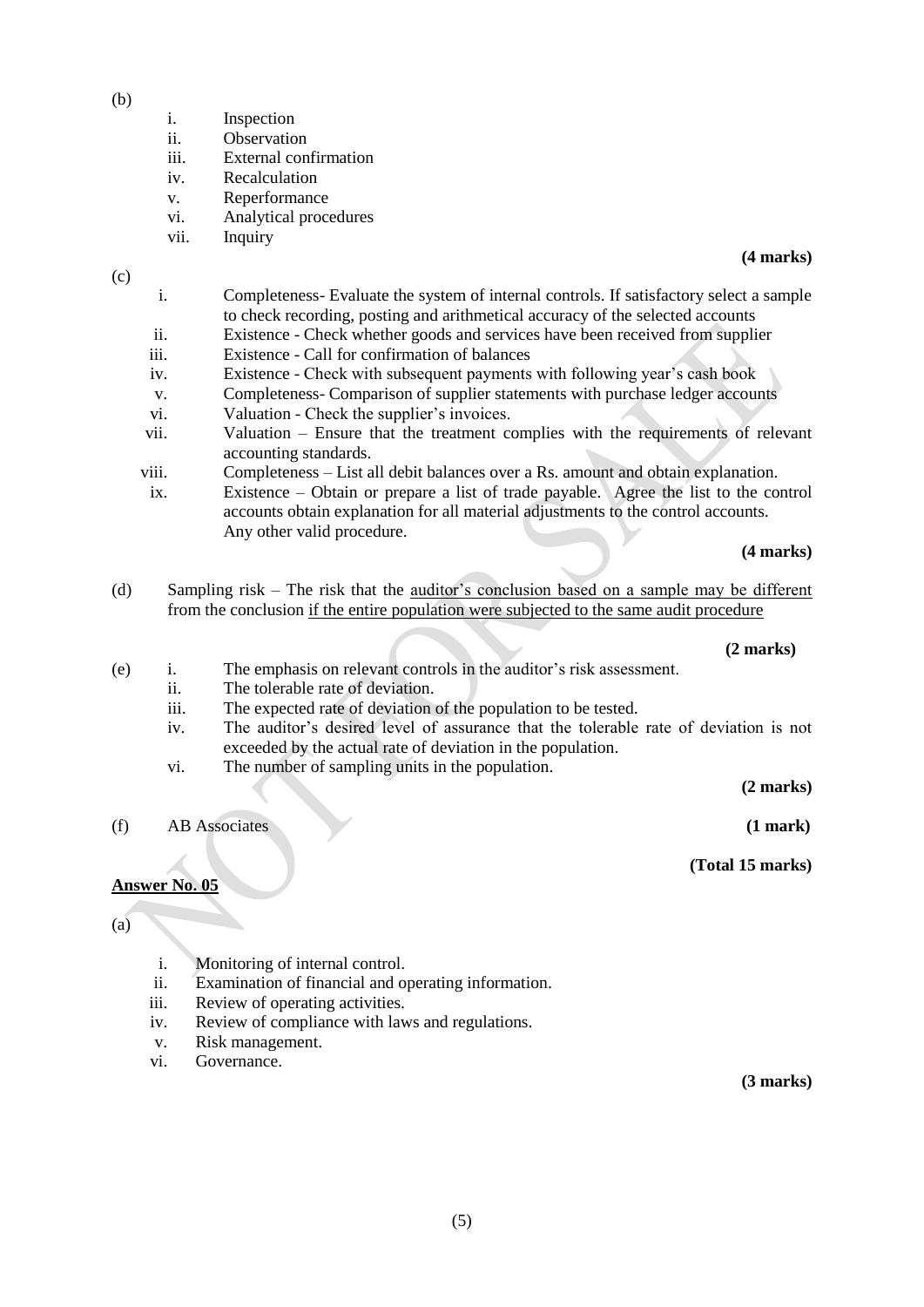#### (b)

**Objectivity** 

- i. The status of the internal audit function within the entity and the effect such status has on the ability of the internal auditors to be objective.
- ii. Whether the internal audit function reports to those charged with governance or an officer with appropriate authority, and whether the internal auditors have direct access to those charged with governance.
- iii. Whether the internal auditors are free of any conflicting responsibilities.
- iv. Whether those charged with governance oversee employment decisions related to the internal audit function.
- v. Whether there are any constraints or restrictions placed on the internal audit function by management or those charged with governance.
- vi. Whether, and to what extent, management acts on the recommendations of the internal audit function, and how such action is evidenced.

#### Technical competence

- vii. Whether the internal auditors are members of relevant professional bodies.
- viii. Whether the internal auditors have adequate technical training and proficiency as internal auditors.
- ix. Whether there are established policies for hiring and training internal auditors.

#### Due professional care

- x. Whether activities of the internal audit function are properly planned, supervised, reviewed and documented.
- xi. The existence and adequacy of audit manuals or other similar documents, work programs and internal audit documentation.

#### Communication

xii. Internal auditors are free to communicate openly with the external auditors, and meetings are held at appropriate intervals throughout the period

#### **(3 marks)**

#### (c)

i. Positive confirmation request  $- A$  request that the confirming party respond directly to the auditor indicating whether the confirming party agrees or disagrees with the information in the request, or providing the requested information.

**(2 marks)**

ii. Negative confirmation request – A request that the confirming party respond directly to the auditor only if the confirming party disagrees with the information provided in the request.

**(2 marks)**

#### (d)

- i. The nature and significance of the matter, including its complexity.
- ii. The risks of material misstatement in the matter.

iii. The expected nature of procedures to respond to identified risks, including the auditors knowledge of and experience with the work of experts in relating to such matters and the availability of alternative sources of audit evidence.

**(2 marks)**

#### (e)

- i. Use of an automated billing system to record sales transactions
- ii. Each transaction needs to be serially numbered
- iii. Discourage using manual billing / non billing for sales
- iv. All money received on daily sales needs to be banked. ( a separate float kept for change money)
- v. Rotation of staff for each outlet and for cash collection
- vi. Cash collections to be tallied with daily sales records at the time of collecting cash by cash collector and make a record
- vii. Cash received after collections to be stored in a secure place
- viii. Periodic stock counts/cash counts

### **(3 marks) (Total 15 marks)**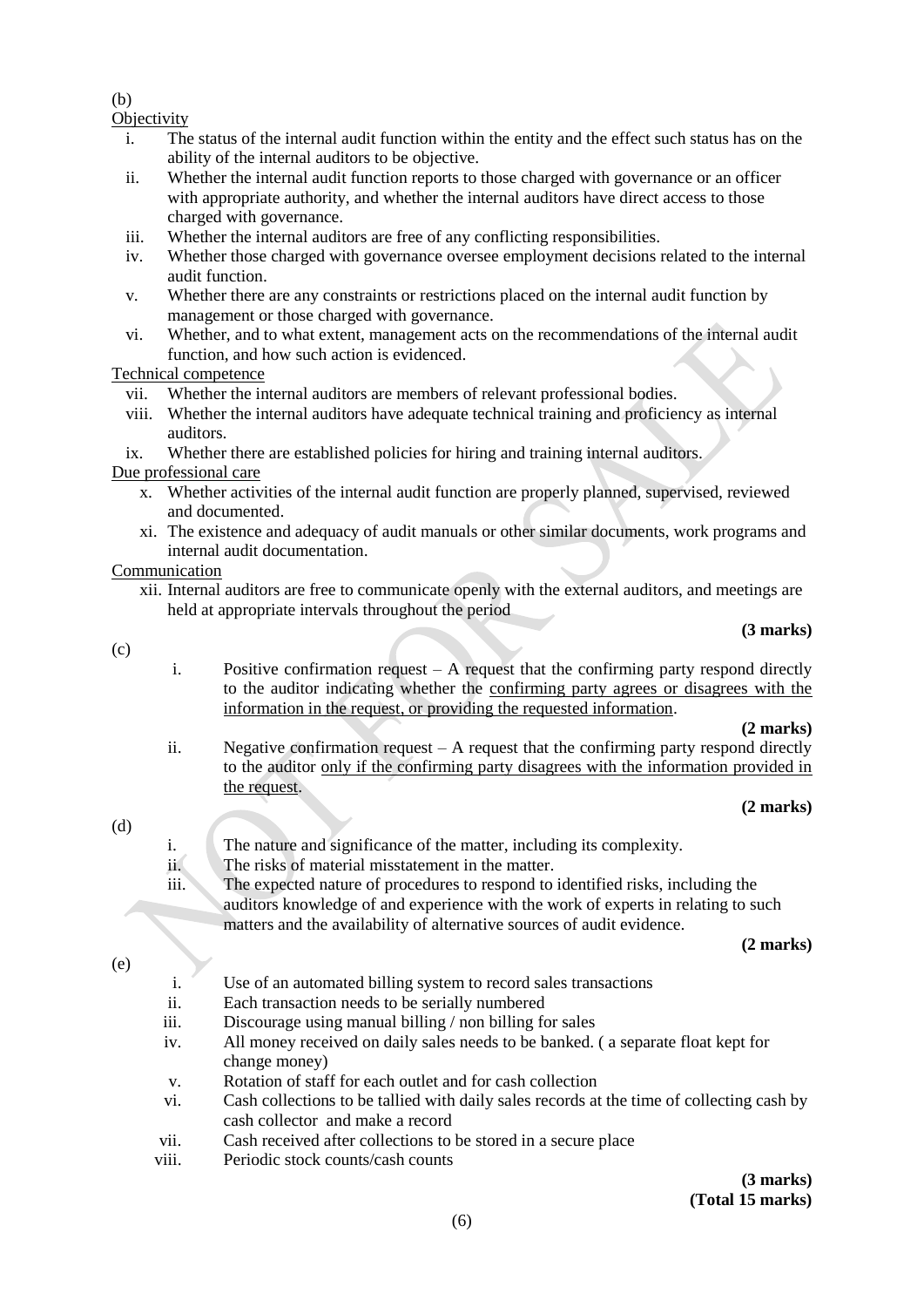#### **Answer No. 06**

(a)

- i. Discuss the matter with management;
- ii. Re-evaluate the integrity of management and evaluate the effect that this may have on the reliability of representations (oral or written) and audit evidence in general; and
- iii. Take appropriate actions, including determining the possible effect on the opinion in the auditor's report in accordance with SLAuS 705, having regard to the requirement in paragraph 20 of SLAuS 580.

#### **(3 marks)**

(b)

(i)

- Bank and legal confirmations obtained as part of the auditor's procedures
- Minutes of meetings of shareholders and of those charged with governance
- Third-party confirmations obtained by the auditor (in addition to bank and legal confirmations).
- Entity income tax returns.
- Information supplied by the entity to regulatory authorities.
- Shareholder registers to identify the entity's principal shareholders.
- Statements of conflicts of interest from management and those charged with governance.
- Records of the entity's investments and those of its pension plans.
- Contracts and agreements with key management or those charged with governance.
- Significant contracts and agreements not in the entity's ordinary course of business.
- Specific invoices and correspondence from the entity's professional advisors.
- Internal auditors' reports.
- Documents associated with the entity's filings with a securities regulator (for example, prospectuses).

#### **(3 marks)**

(ii)

- 1. Confirming or discussing specific aspects of the transactions with intermediaries such as banks, law firms, guarantors, or agents, where practicable and not prohibited by law, regulation or ethical rules
- 2. Confirming the purposes, specific terms or amounts of the transactions with the related parties
- 3. Where applicable, reading the financial statements or other relevant financial information, if available, of the related parties for evidence of the accounting of the transactions in the related parties' accounting records

#### **(3 marks)**

(c)

- i. Analysing and discussing cash flow, profit and other relevant forecasts with management.
- ii. Analysing and discussing the entity's latest available interim financial statements.
- iii. Reading the terms of debentures and loan agreements and determining whether any have been breached.
- iv. Reading minutes of the meetings of shareholders, those charged with governance and relevant committees for reference to financing difficulties.
- v. Inquiring of the entity's legal counsel regarding the existence of litigation and claims and the reasonableness of management's assessments of their outcome and the estimate of their financial implications.
- vi. Evaluating the entity's plans to deal with unfilled customer orders.
- vii. Obtaining and reviewing reports of regulatory actions.
- viii. Confirming the existence, terms, adequacy of borrowing facilities.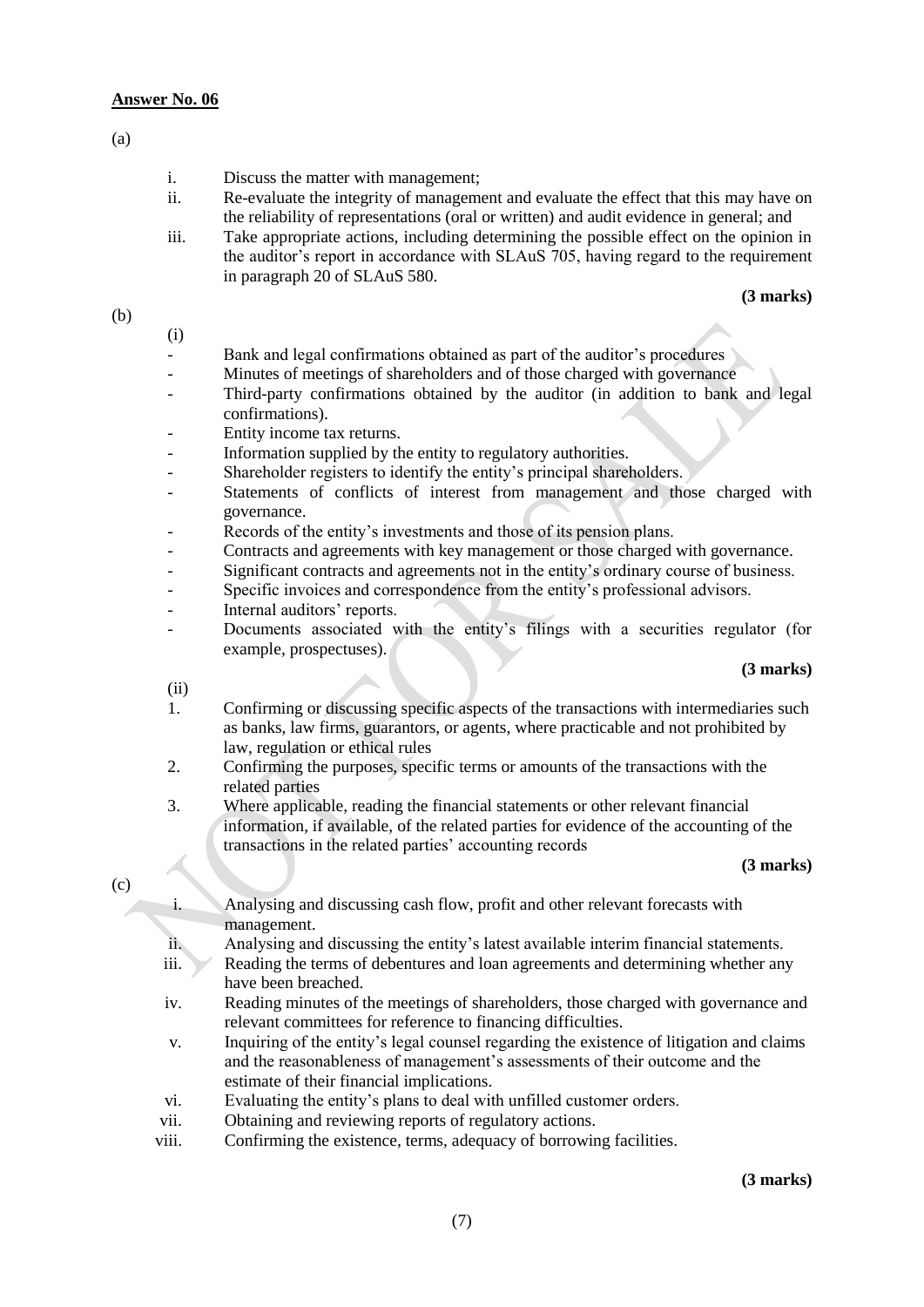(d) Negative Assurance / Limited Assurance / Moderate level assurance

#### **(1 mark)**

(e) An attitude that includes a questioning mind, being alert to conditions which may indicate possible misstatement due to error or fraud, and a critical assessment of evidence.

> **(2 marks) (Total 15 marks)**

#### **Answer No. 07**

#### (a)

- i. The degree of uncertainty about events or conditions being assessed.
- ii. The information available at the time of judgements are made
- iii. The size and complexity of the entity, nature and condition of the business and the degree to which it is affected by external factors.

#### **(2 marks)**

#### (b)

Whether auditor needs to modify the opinion depends on the disclosures made in the financial statements by the management. If sufficient information about the company not having ability to function as a going concern is available in the financial statements, the auditor can include only an emphasis of matter paragraph in the audit report.

However, if appropriate disclosures are not given the auditor needs to modify the opinion.

#### **(6 marks)**

#### (c)

- i. Discussion of significant matters with the engagement partner
- ii. Review of the financial statements and the proposed auditor's report
- iii. Review of selected audit documentation relating to the significant judgments the engagement team made and the conclusions it reached
- iv. Evaluation of the conclusions reached in formulating the auditor's report and consideration of whether the proposed auditor's report is appropriate

#### **(3 marks)**

#### (d)

- i. Reliance on systems or programs that are inaccurately processing data, processing inaccurate data, or both.
- ii. Unauthorized access to data that may result in destruction of data or improper changes to data, including the recording of unauthorized or non-existent transactions, or inaccurate recording of transactions.
- iv. The possibility of IT personnel gaining access privileges beyond those necessary to perform their assigned duties thereby breaking down segregation of duties.
- v. Unauthorized changes to data in master files.
- vi. Unauthorized changes to systems or programs.
- vii. Failure to make necessary changes to systems or programs.
- viii. Inappropriate manual intervention.
- ix. Potential loss of data or inability to access data as required.

**(4 marks) (Total 15 marks)**